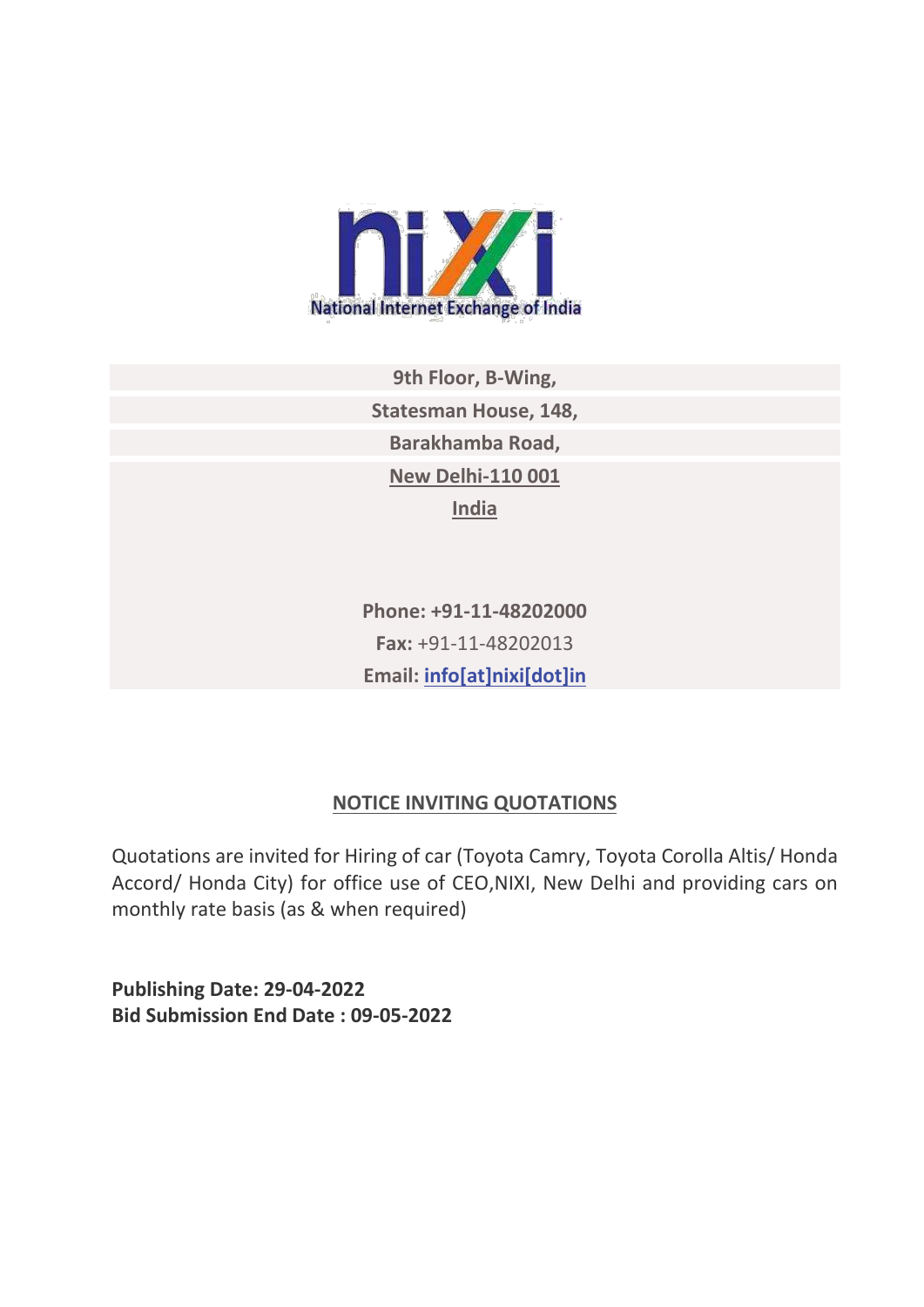#### **NOTICE INVITING QUOTATION**

The CEO, NIXI invites Sealed Quotations for Supply of car (Toyota Camry, Toyota Corolla Altis/ Honda Accord/ Honda City) on rental basis from reputed firms/companies as described in Annexure-I. The detailed terms and conditions are enclosed in Annexure I, which can be helpful in furnishing the response along with the quotation. Quotation should be submitted in the sealed Envelope subscribed **"QUOTATION FOR SUPPLY OF CAR IN NIXI''** along with the other documents to be enclosed including duly filled up Annexures I & II.

The Quotation shall be sent by Registered post/courier or delivered by hand to **Ms. Sheeja Suresh (E- Admin II), Administration Department, 9th Floor, B-Wing, Statesman House, 148, Barakhamba Road, New Delhi-110 001 by 09-05-2022 (2.00 P. M.) positively.** The quotations will be opened on the same day at **4.00 P.M**. in the presence of parties who wish to be present at their own cost. Quotations received after due date and time shall invariably be rejected.

If the day fixed for opening of quotations is subsequently declared a holiday, the quotations will be opened on the next working day.

The Corporation reserves the right to accept or reject any or all the quotation without assigning any reason thereof.

Conditional quotation will not be accepted.

The terms & conditions are attached herewith for reference (Annexure-I) which should be seen by the quotationer before forwarding their quotations. The details of the quotation can be seen and downloaded from the website of NIXI.

**Enclosure: Annexure I (General Terms & Conditions) Annexure II (Price Bid/ Quotation) Annexure III (Bid Security Declaration)**

**FOR CEO, NIXI**

**Copy to:** 

- **1. Website of NIXI**
- **2. Notice Board**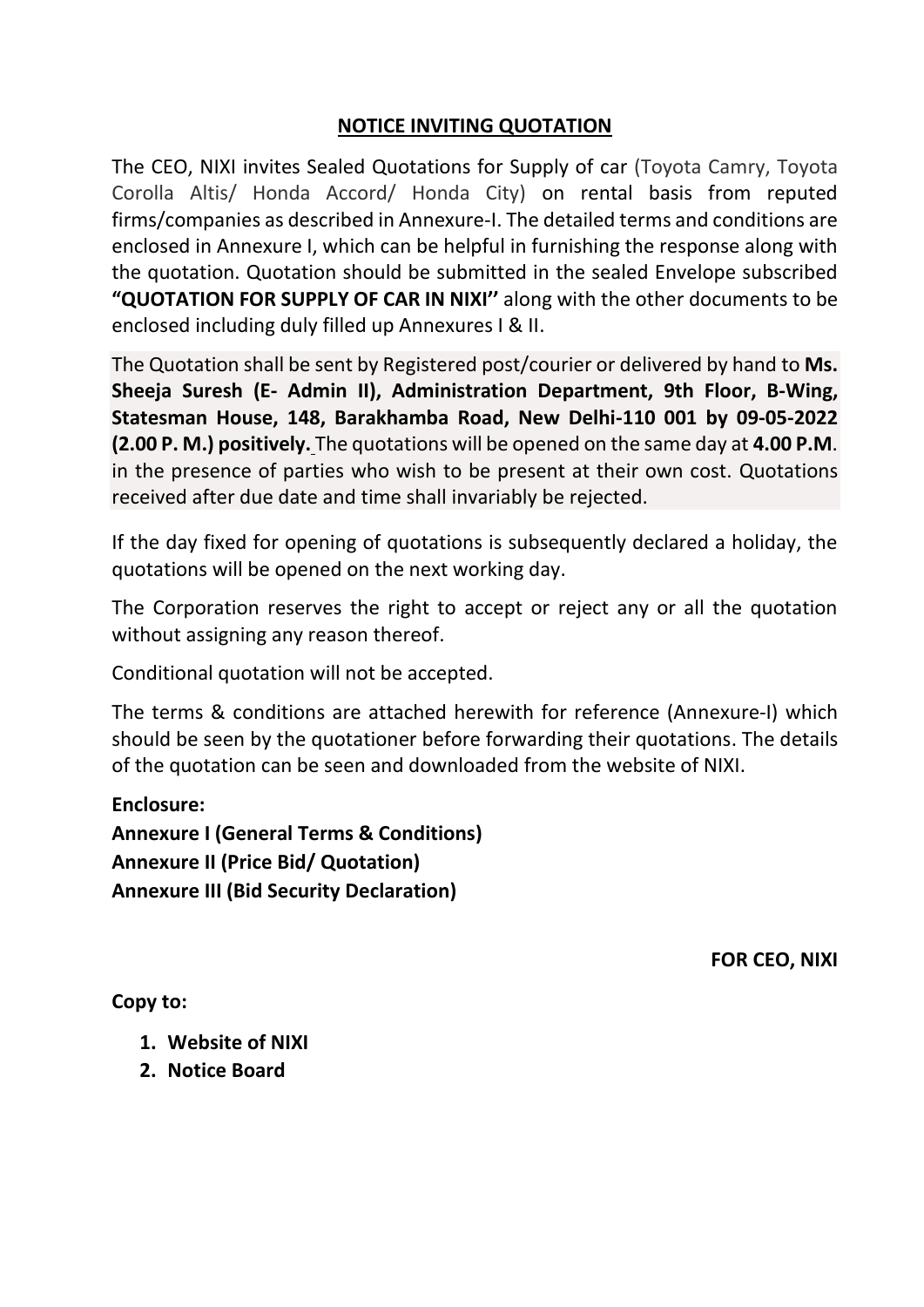## **GENERAL TERMS & CONDITIONS**

# 1. **Scope of Work:**

The NIQ is for Engagement of Travel/ Transport/ Logistics company for Hiring of car on daily/monthly basis for official use by **NIXI** as per requirement.

# 2. **Description of Cars:**

The car to be supplied on regular monthly rent basis (Toyota Camry, Toyota Corolla Altis/ Honda Accord/ Honda City) should be in good condition and registration not older than two years. The vehicle to be supplied should have valid taxi/ commercial number. The other cars, which are required on casual basis will be informed well in advance to the supplier from time to time (as & when required).

## 3. **Period of Contract:**

The empanelment will be initially valid for a period of two years which will be reviewed on quarterly basis on the formula given below:

#### Rate per KM enhancement formula

New rate = New petrol/ Desiel/CNG cost (litre/kg) X last revision rates Petrol/Diesel/CNG Cost of last revision

And the rates once finalized will remain valid throughout the period of contract with modifications initiated. No claims whatsoever on account of increase in other factors such as statutory payments, minimum wages, etc., shall be entertained. It will be the responsibility of the transporter to bear such additional expenses.

## 4. **Forfeiture of EMD:**

The quotationer will not be allowed to withdraw the quotation after the same is received by NIXI. In case the quotationer withdraws from the process, the EMD deposited by him will be forfeited.

## 5. **Security Deposit:**

The successful quotationer will have to deposit a security of **Rs. 1,00,000/‐ (Rupees One lakh)** only in the form of a Demand Draft/Pay Order/NEFT online transfer in favour of NIXI, New Delhi with in ten days after receiving the confirmation/ offer letter. The security deposit will be refunded to the contractor within sixty days from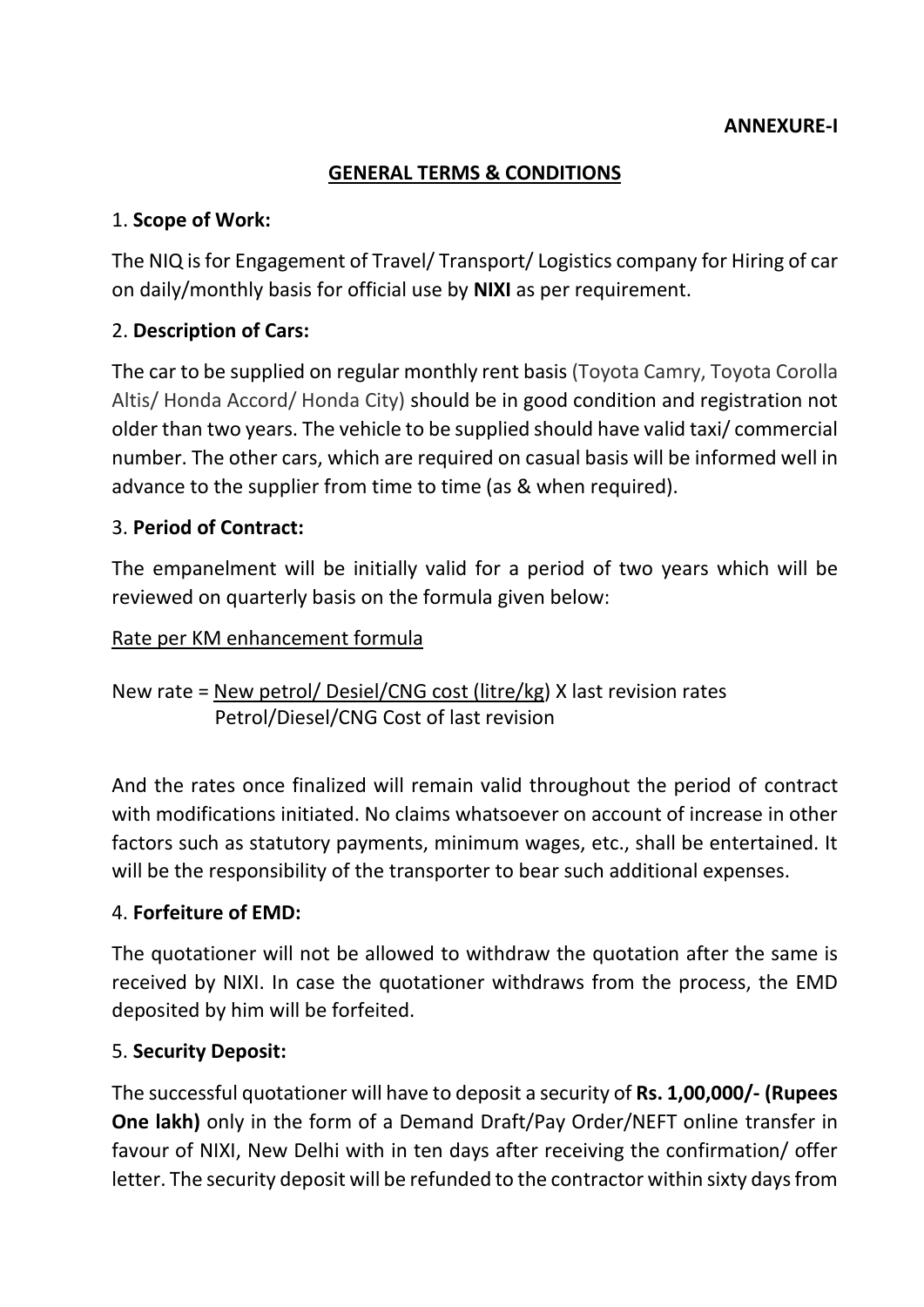the date of completion of the contract period and no interest will be paid on the security deposit.

## 6. **Bid System:**

The Quotations have to be submitted in two parts, Part-I containing technical specifications laid down in eligibility criteria and Part-II containing financial offer as per Annexure-II.

# **A) Eligibility Criteria (Proofs shall be enclosed):**

- **1. Must have an average turnover of Rs 50 Lakh in last three years on average.**
- **2. Must be in the business of Travels or Logistics and transport in last three years.**
- **2. Must have served/ serving at least one government agency in last two years.**
- **B) Price Bid**

# **1. To be filled on the prescribed format of Annexure II**

## 7. **Submission of Quotations:**

Sealed quotations in the form prescribed in Annexure-I and II contained in an envelope duly super scribed – **"QUOTATION FOR SUPPLY OF CARS IN NIXI"**  addressed to the **"Ms. Sheeja Suresh (Executive – Admin-II), Administration Department, NIXI, 9th Floor, B-Wing, Statesman House, 148, Barakhamba Road, New Delhi-110 001"** should reach by 2 PM on 09-05-2022. In case that day happens to be holiday, the next working day shall be deemed to be the last date of submission of quotation. Any request for extension of submission date of quotations will not be considered.

## 8. **Opening of Quotations:**

The quotations received will be opened at 4.00 PM of the last date of submission of quotation as mentioned in the above para. The authorized representative of the quoting firm (one member only) may remain present during opening of quotation, if desires so. If the day of opening of quotation will be declared as holiday, the quotations will be opened on next working day.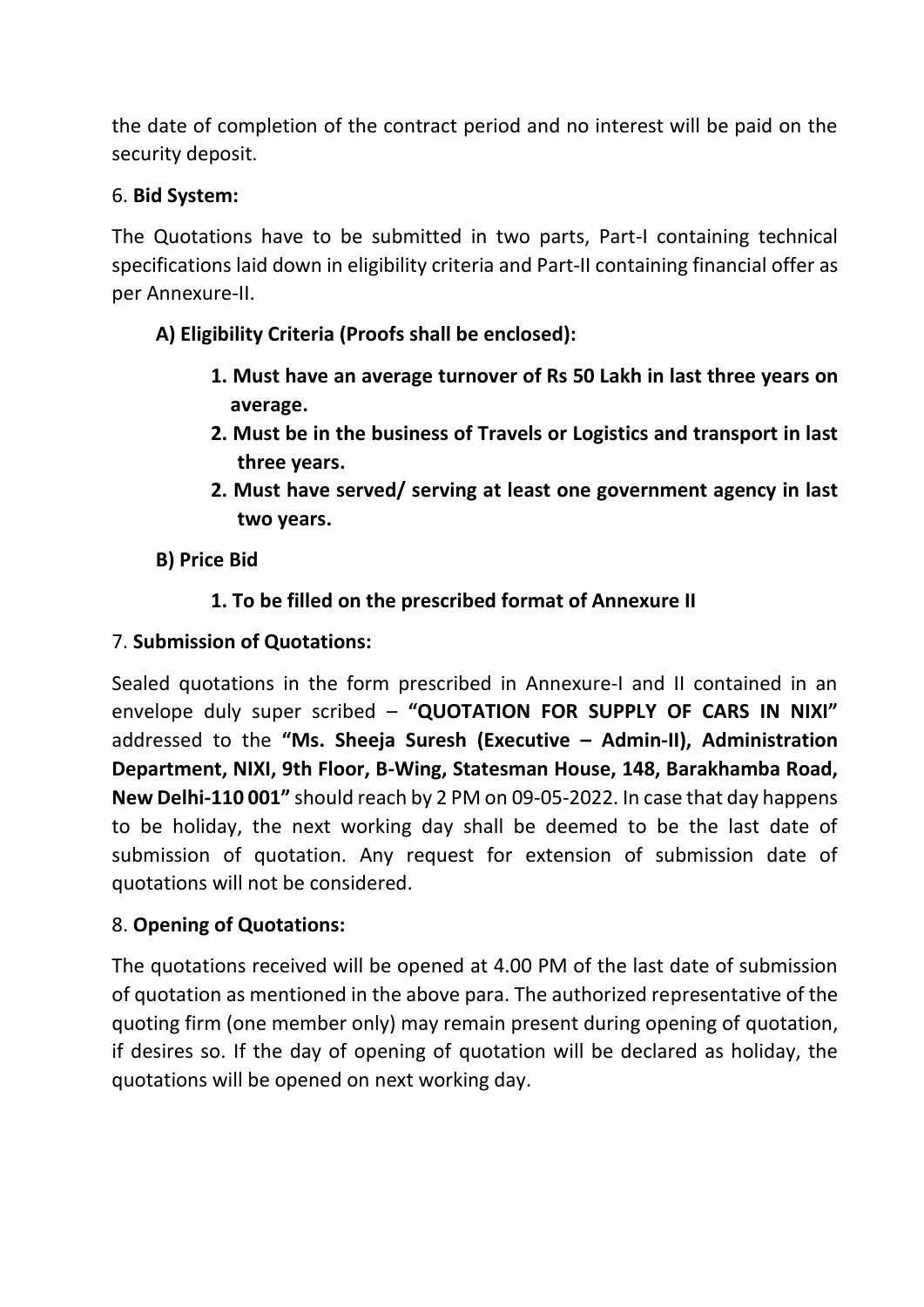# 9**. Evaluation of Quotations/ Offers:**

The quotations of only those parties who satisfy all the requirements/conditions stipulated in this Document will be considered. Quotation with any cutting or overwriting in the figures will not be considered.

The work will be awarded strictly to L-1 party, who can be invited for interaction and acceptance of offer based on his quoted rates. The party shall, therefore, understand the terms & conditions very meticulously. The party will appear at their own expenses to fulfil the formalities.

10. The contract so awarded will commence from the date of consent of the firm to the term and conditions. The contract so awarded can be terminated by NIXI by giving a notice of one month in normal situation or/ and any time without notice in case the contractor violates agreement.

11. The quotationer should have a registered and well established Transport/ Logistics company. Proof of this effect to be enclosed along with the proposal.

12. The party submitting the quotation must be capable of arranging additional cars as and when required by NIXI.

13. The vehicles should be in a very good running condition with clean interior and good upholstery and valid Pollution under Control (PUC) certificate. The successful quotationer shall produce the car to NIXI for inspection by a committee of officers within 10 days of the award of the quotationer.

14. The vehicle which will be taken on monthly basis should not be older than two years.

## 15**. Engaging Capable Drivers:**

 The firm must ensure that the drivers employed have valid driving license and carry the necessary registration papers, security check verified and should be well behaved, properly uniformed and well conversant with the traffic/regulations and road/routers in Delhi/NCR localities. They should preferably in the age group of 21-50 years.

- 16. The firm should have adequate number of telephones for contact round the clock. NIXI can request for the vehicle at short notice and the firm shall provide the vehicle within such time on receipt of NIXI's request in writing/over phone.
- 17. NIXI may need the vehicles to be hired, as per requirement. The vehicles requisitioned should reach the stipulated destination located within Delhi and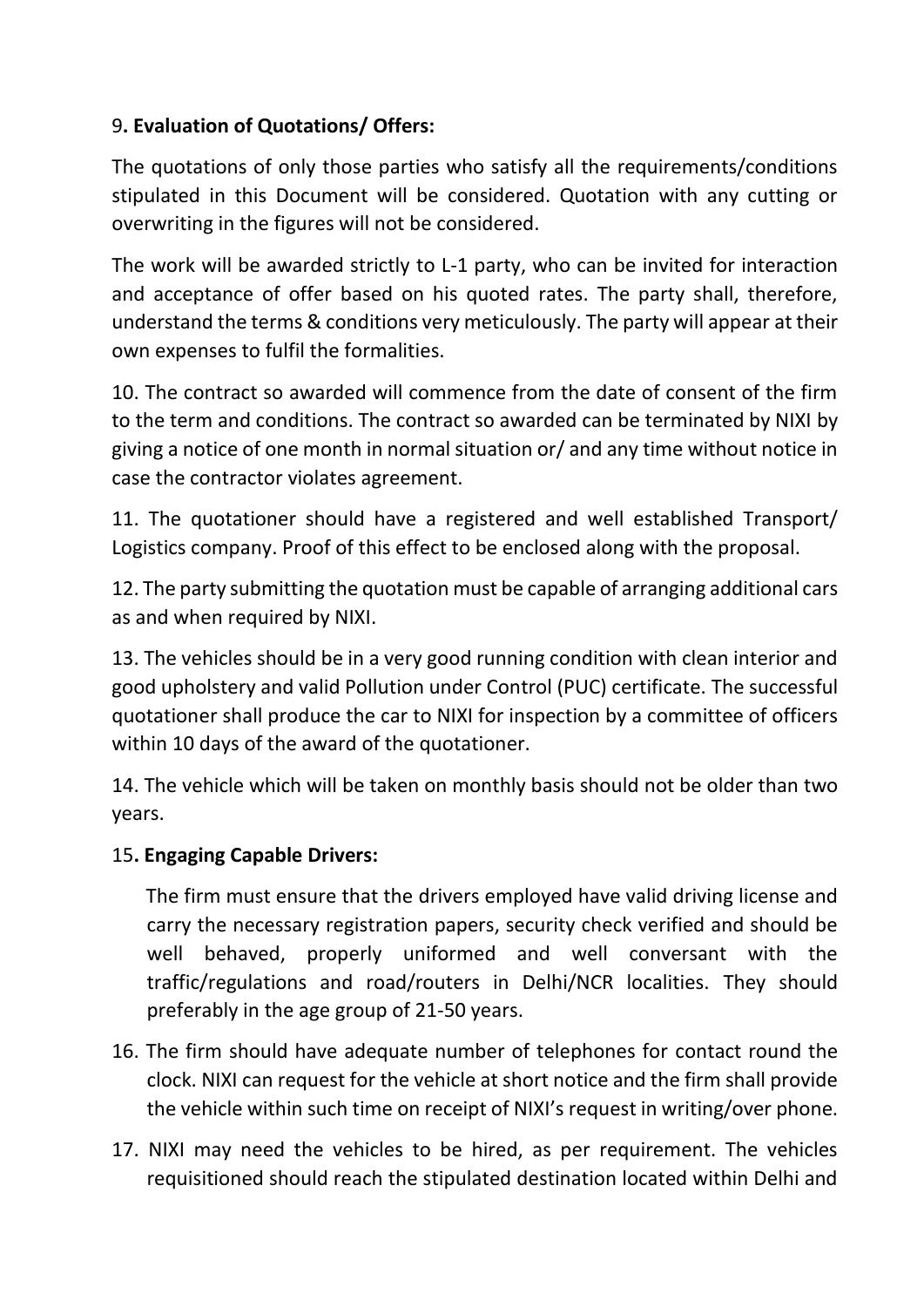surrounding localities, 30 (±10) minutes before requested time. It may be noted that the number of vehicles to be hired and the number of days of hiring may vary depending upon the actual requirements.

- 18. The firm shall comply with all statutory enactment/provisions in relation to services offered by them.
- 19. It will be responsibility of the Drivers of the respective vehicle to carry the proper Registration Certificate and valid insurance at all times in respect of the vehicles being driven by him. The Driver must have one mobile phone with (smart phone) him always as a necessary condition of contract which is to be provided by the successful bidder.
- 20. NIXI shall be liable to pay the hiring charges only. Any other liability shall be borne by the contractor. If during the course of engagement of the vehicles to NIXI, any harm due to accidents, etc. is caused either to the vehicle or to the third party, NIXI will not be responsible. Any liability arising out of such accident will be the responsibility of the firm only. All incidental expenditure towards repair will be borne by the contractor.
- 21. No advance payment will be made by NIXI. The billing will be done on a monthly basis and the bill should be submitted by the firm by the first week of the following month. The payment will be made only for those duty slips/ log book, which have been signed by the officer/staff using the vehicle. It will be the responsibility of the driver to get the duty slips signed by the officer/staff on a day to day basis. No payment will be made for unsigned duty slips. Duty slips should be complete in all respects in terms of start kilometer, end kilometer, distance covered, time from, time end of duty, places visited etc.
- 22. The rates quoted should be exclusive of the GST. Latest, GST number, income tax clearance certificate and PAN is also required to be submitted by the operator.
- 23. The journey to the destination and back shall be undertaken by the shortest route possible. In case of breakdown of any vehicle during official duty, it shall be responsibility of the firm to provide a replacement within 30 minutes. If no replacement is provided on time alternative arrangement will be made by NIXI and the cost along with penalty (50% of additional cost) thereof will be deducted from the payment to be made to the firm.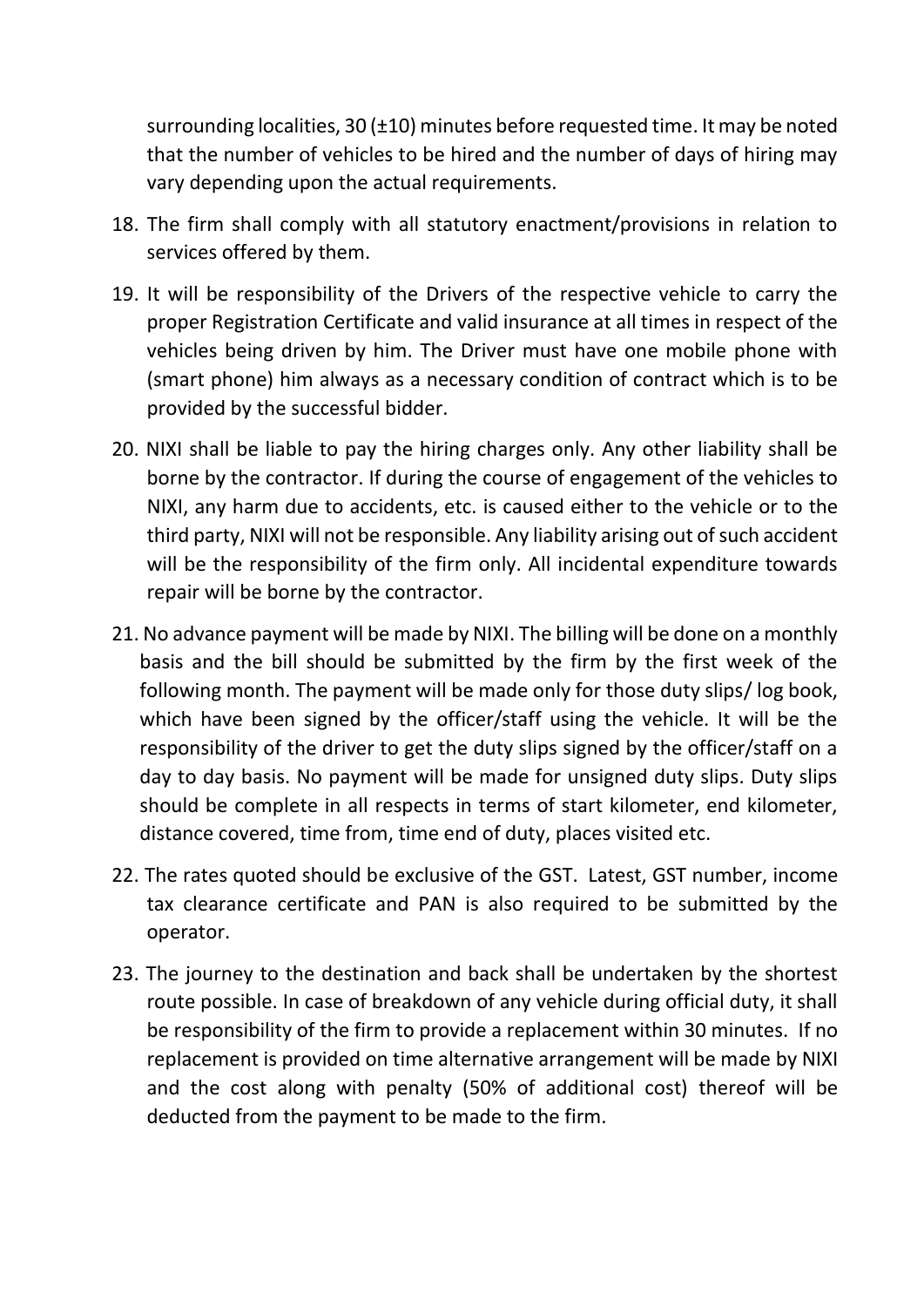- 24. Toll tax, Entry tax, permit fee, for crossing border, if any, parking charges will be paid by NIXI for which the original receipts should be submitted monthly.
- 25. The vehicles provided should fulfil the norms prescribed by the Government of NCT of Delhi,Department of Transport of hired vehicles and update from time to time.
- 26. Any dispute arising during the currency of contract will be resolved mutually. However, any other dispute, if any, arising out of this contract will be subject to the jurisdiction of the courts in Delhi only.
- 27. The Corporation will not be liable to pay any tax or licence fee or loss/damages to the property or life because of negligence of driver or due to accidents.
- 28. The duty hours of the drivers will be for 12 Hours from the time of reporting. Normal duty hours would be 8.30 AM to 8.30 PM The time of reporting may vary sometimes. The Duty time of 12 Hours would start from time of reporting. The Overtime charges will be allowed beyond 10 Hours. In-case of noncompliance of the above terms and conditions of contract, a penalty may be levied. The penalty of defaults is as under:
	- **(a) Late Reporting Rs. 100/- per Day**
	- **(b) Non-Reporting : 1.5 times cost of alternate arrangement by NIXI**
	- **(c) Refusal of Duties : 1.5 times cost of alternate arrangement by NIXI**
	- **(d) Non-observation of Dress code Rs. 200/- per Instance**
	- **(e) Change of Drivers without Prior intimation Rs. 200/- per Instance**
- 29. The car will be required on all seven days including Sundays
- 30. The time and distance will be reckoned from the pick-up point to drop point.
- 31. Vehicle should parked at User's location and the paper napkins, two newspapers (to be decided by NIXI) and drinking water shall be available in the car.
- 32. In case any party wants to discontinue for the unforeseen reason, they will have to give one month's notice.
- 33. The quotationer shall also give the certificate that my/our firm has not been black listed by any Institutional agency/ Govt. Department /Public sector undertaking for participating in the quotationer, in last 3 years.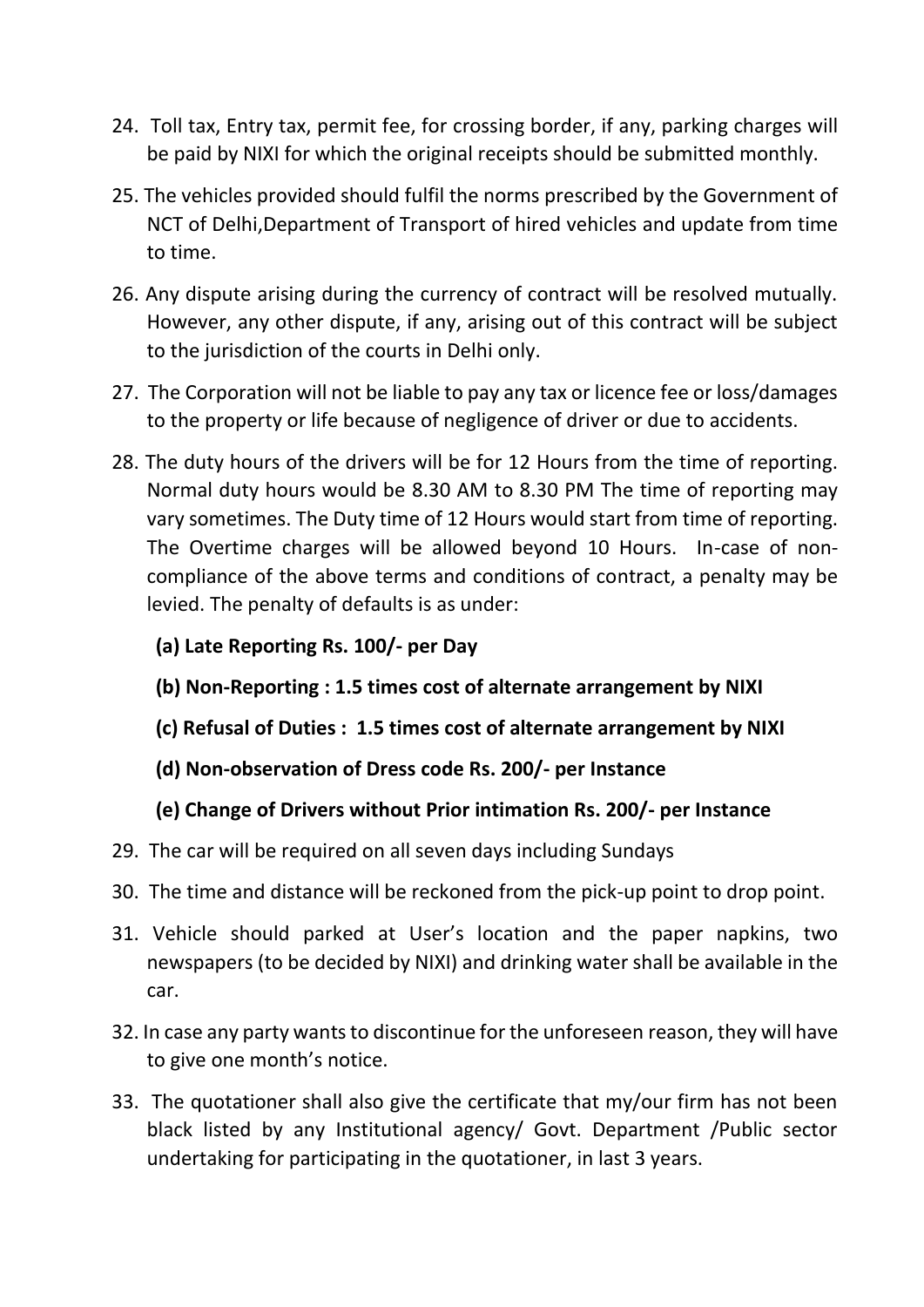- 34. Latest valid GST from concerned Authorities of the State Govt. as applicable. The quotationer should attach the PAN along with GST registration certificate.
- 35. The NIXI reserves the right to accept /reject the quotations without assigning any reason and the decision of the CEO, NIXI shall be final and binding on party.

#### **XXXXXXXXXXXXXXXXXXXXXXXXXXXXXXXXXXXXXXXXXXXXXXXXX**